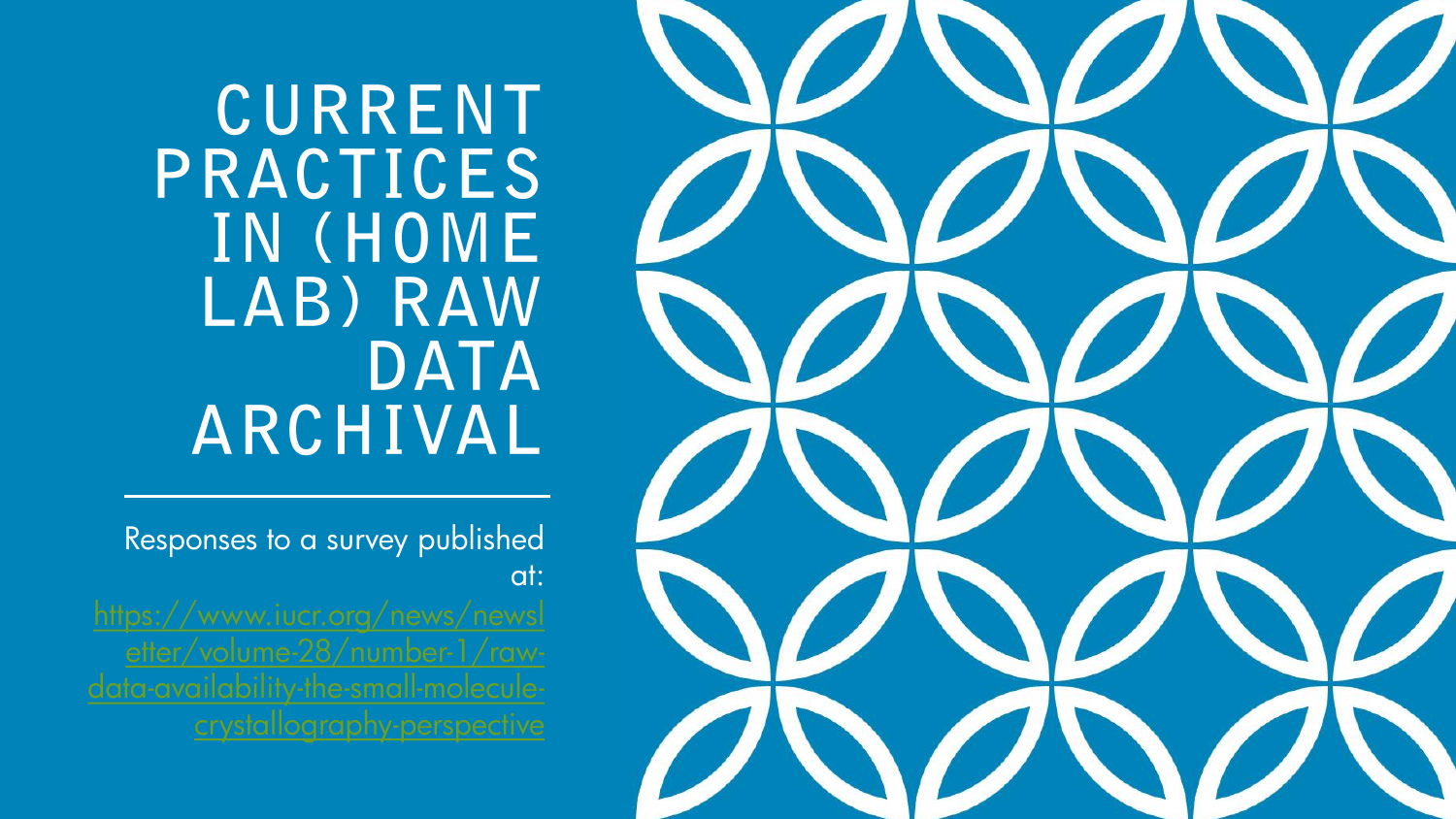# SURVEY DETAILS



Survey run in 2019 – widely distributed through various networks:

- · IUCr website
- Regional Crystallographic Associations
- Vendor user lists
- Personal word-of-mouth

### Responses

189 useable responses (one was incorrectly recorded)

Thank you to everyone who responded and encouraged others to respond!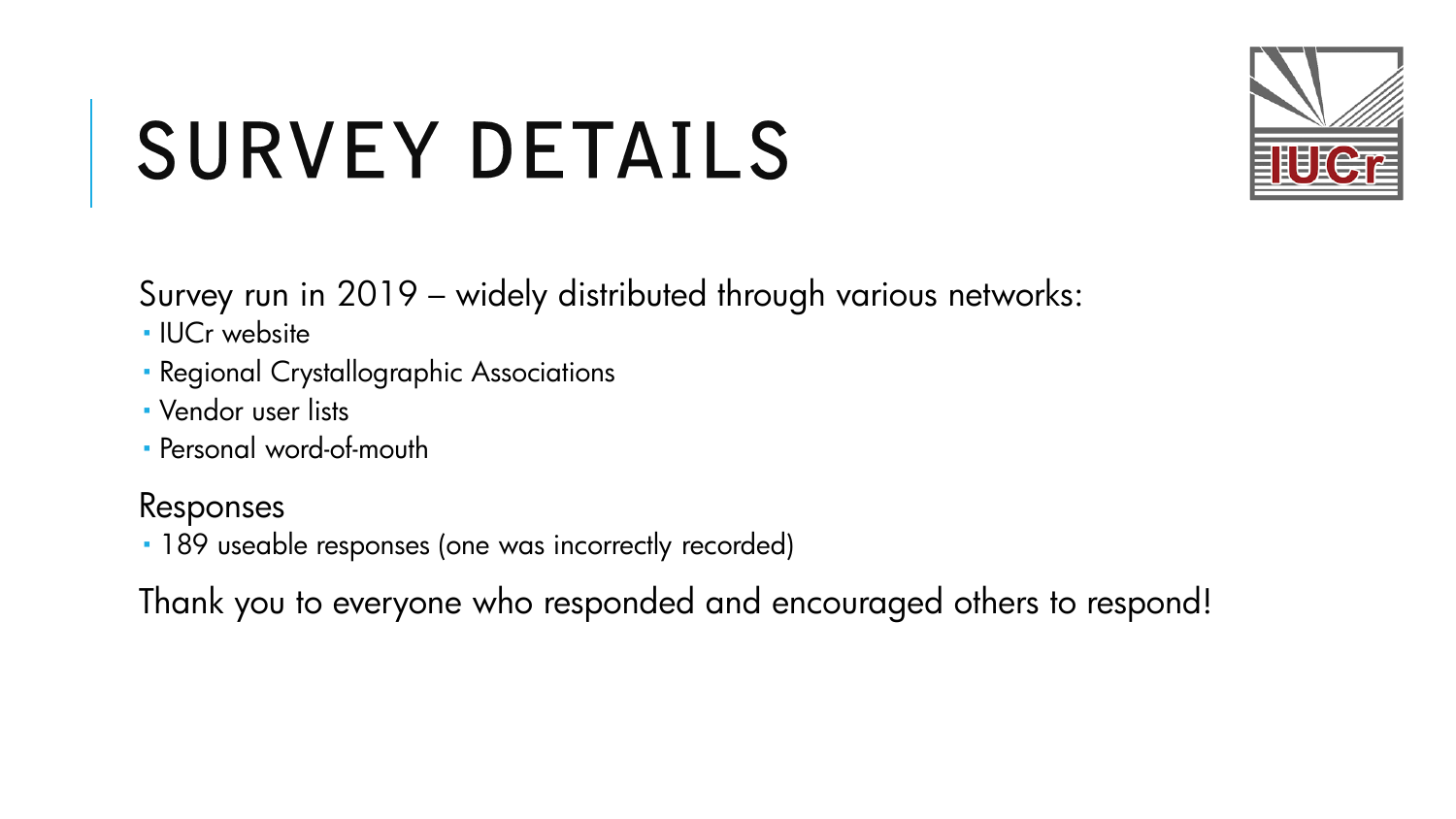### DEMOGRAPHICS - REGIONAL **AFFILIATION**



At least one response from each region.

Three-quarters of responses came from Europe + North America.



Geographic areas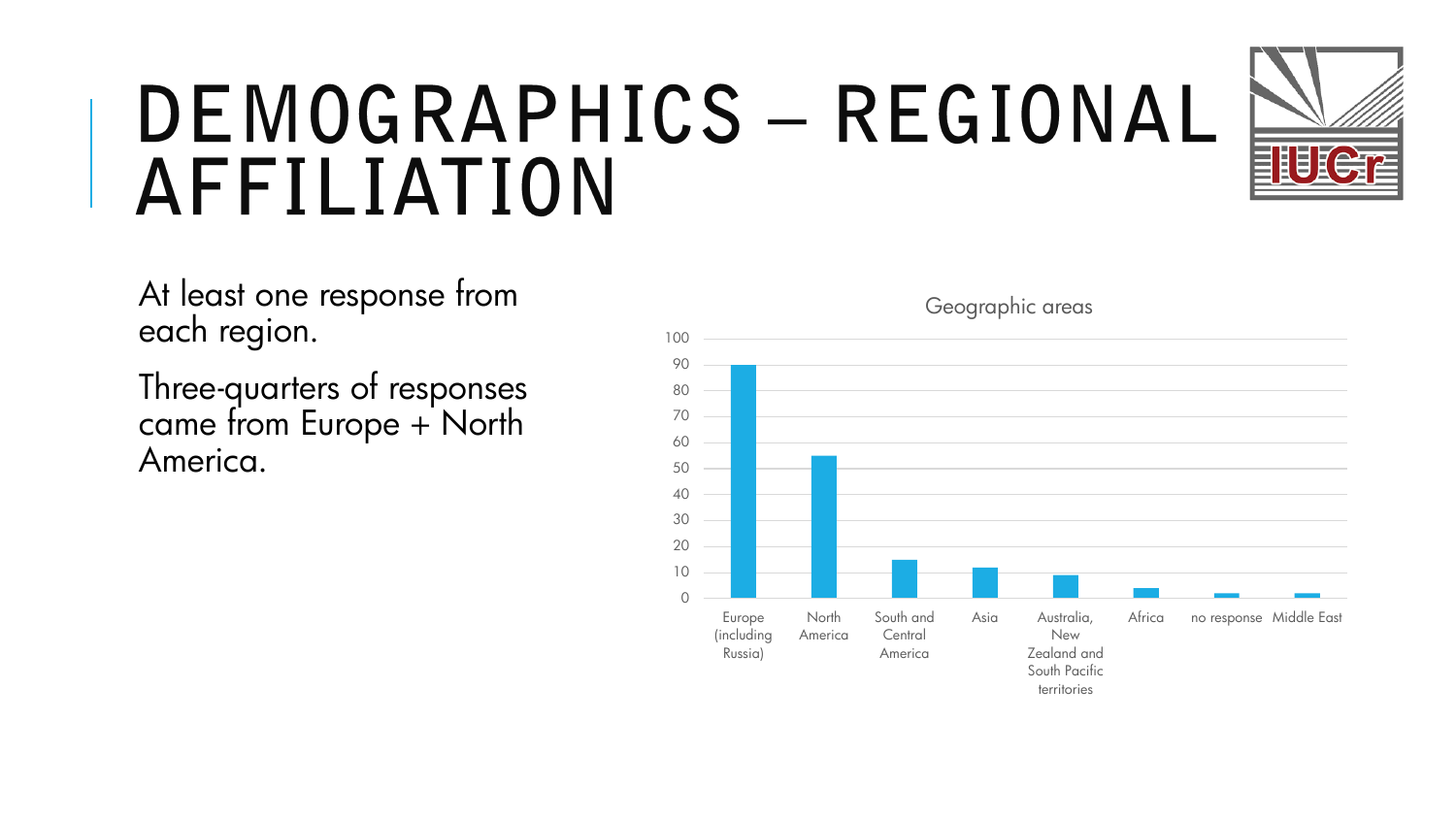

### DEMOGRAPHICS - RESEARCH **SECTOR**

Respondents' Roles90 80 70 60 50 40 30 20 10  $\Omega$ Focum di gimoi Nu Principle in vestigator of

Majority response from Academia

Few from government/industry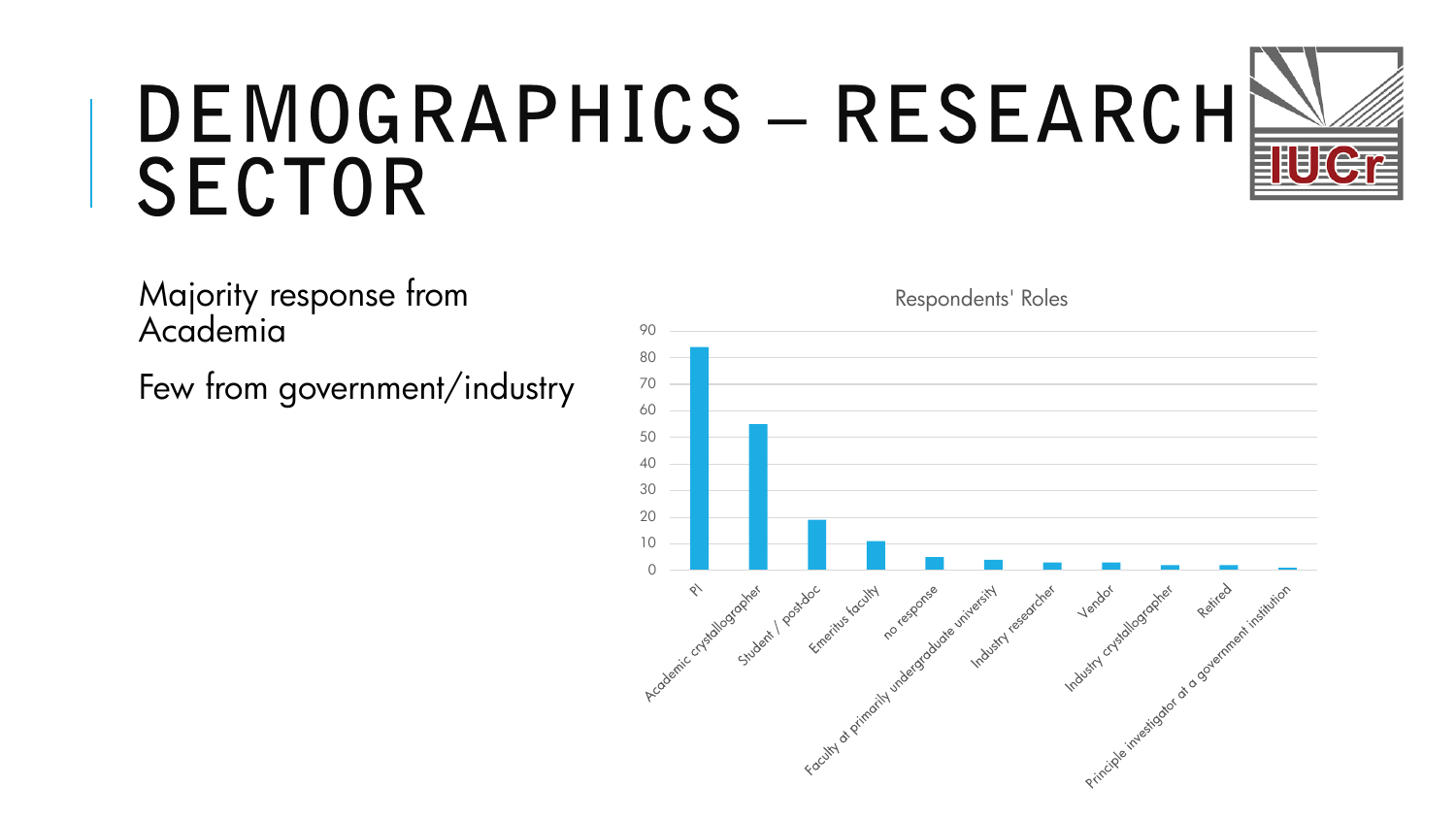### **REASONS FOR** ARCHIVAL/MANAGEMENT



- Quality (135)
- Scientific claims (111)

#### Understanding:

- Providing example data (91)
- Pathological samples (132)
- Crowdsource solutions (127)

#### Development

- Future developments (105)
- Advanced experiments (105)





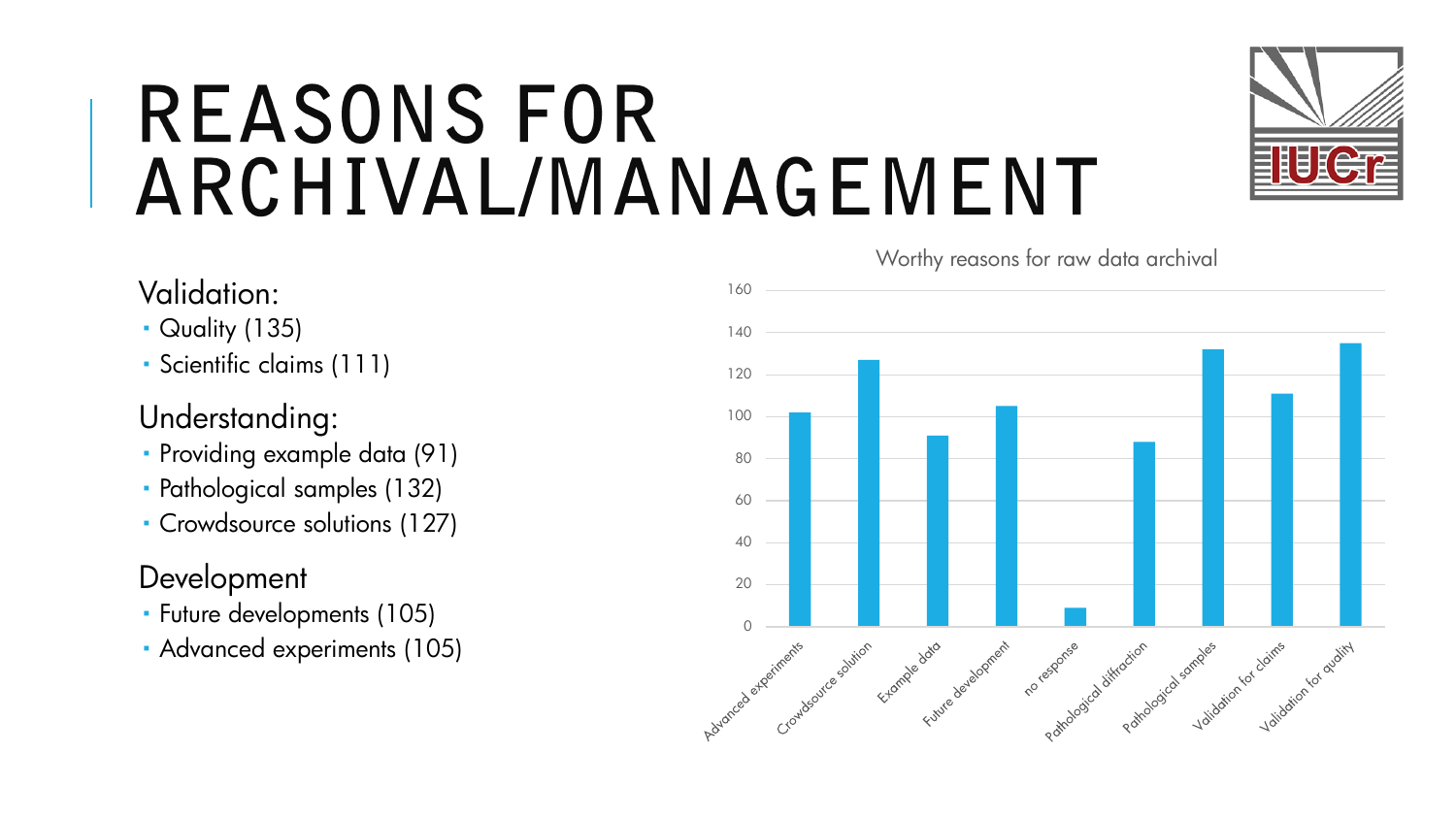# USES OF RAW DATA

Marjority agreed:

- Scientific insight (128)
- Validation during review (117)

Less than half agreed:

- Training/Education (93)
- Validating data for (re)use (84)
- Computationa<u>l</u> work/Method development (33)

A few individual write-in comments from those who already have enough data of their own, trust th<u>e d</u>ata contained in the CIF, or see<br>no need for accessing others' raw data (6 in total).



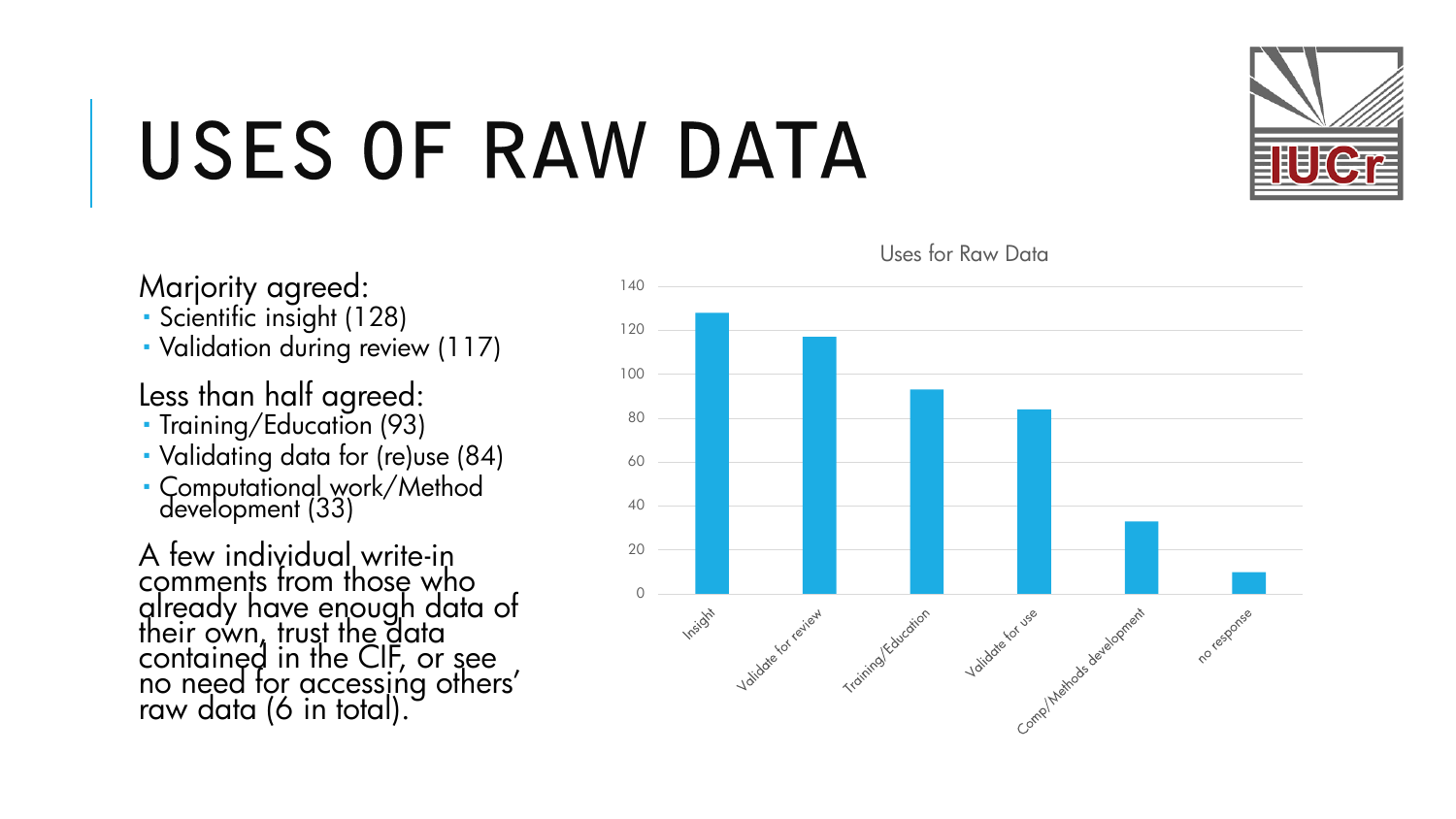# CONCLUSIONS?

Responses are skewed:

- Europe/North America
- Academia vs. Industry/Government

General understanding of the utility of widely available raw data

- Validation
- **Education**
- Development

Today's discussions will focus on use cases for publicly available raw data Tomorrow will focus on current practices and future directions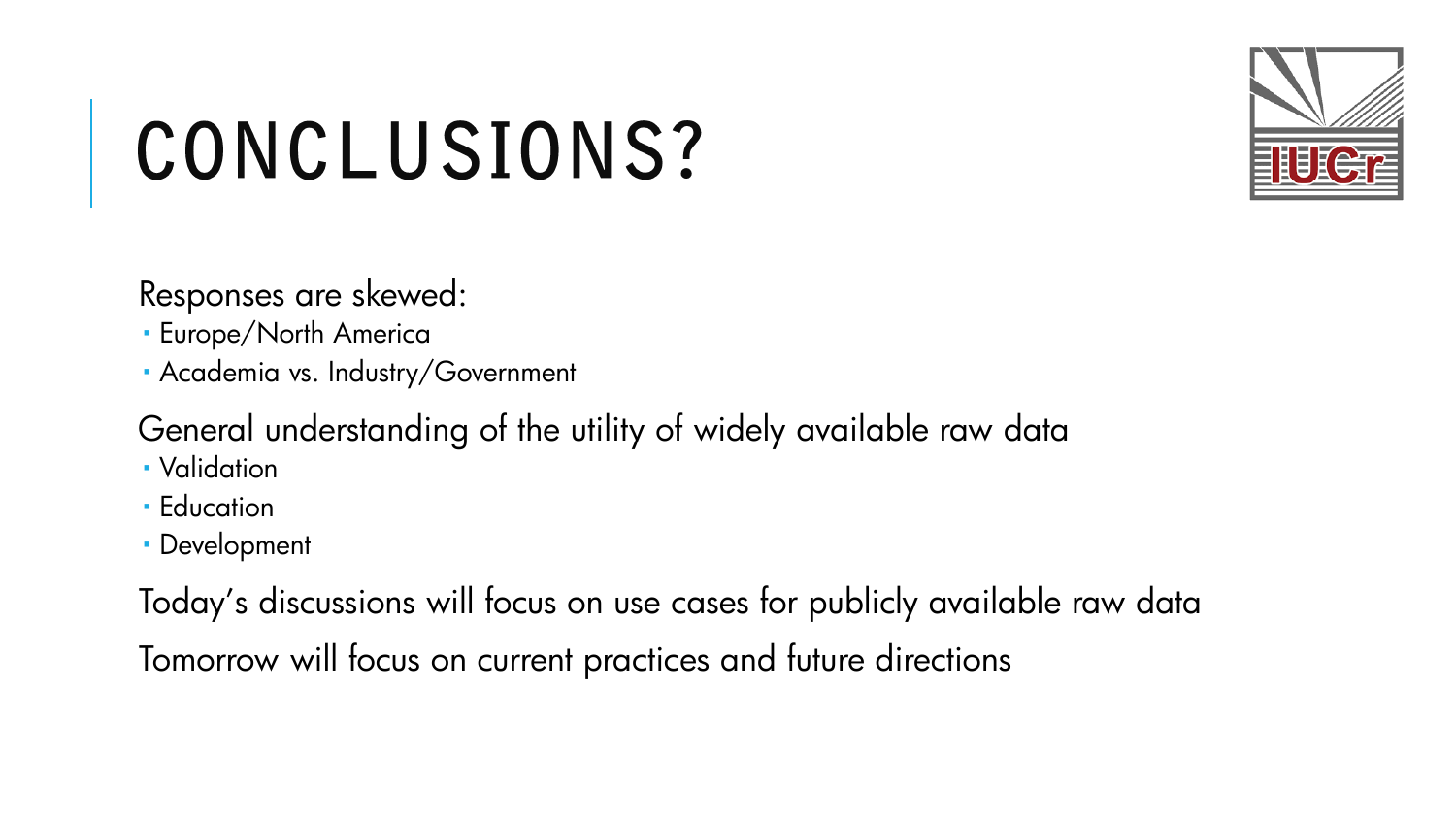

### TODAY'S AGENDA

| Day 1: Wednesday 11 August<br>Session 1: Use cases highlighting the value of raw data management/availability in SMX |                                                                       |                                                                                                   |  |
|----------------------------------------------------------------------------------------------------------------------|-----------------------------------------------------------------------|---------------------------------------------------------------------------------------------------|--|
|                                                                                                                      |                                                                       |                                                                                                   |  |
| 14:00-14:10<br>$(08:00-08:10)$                                                                                       | <b>Amy Sarjeant</b>                                                   | Workshop introduction and results of the CommDat survey on data management and availability       |  |
| 14:10-14:35<br>$(08:10-08:35)$                                                                                       | <b>Michal Dušek</b> (Prague)                                          | The value of the availability of raw data for (re)determining modulated/incommensurate structures |  |
| 14:35-15:00<br>$(08:35-09:00)$                                                                                       | <b>Kamil Dziubek (Poznan)</b>                                         | Using raw data to improve the interpretation of high-pressure diffraction experiments             |  |
| 15:00-15:25<br>$(09:00-09:25)$                                                                                       | <b>Amber Thompson (Oxford)</b>                                        | Making a Silk Purse out of a Sow's Ear: Publishing Difficult Data                                 |  |
| 15:25-15:45<br>(09:25.09:45)                                                                                         | <b>Coffee</b>                                                         |                                                                                                   |  |
| 15:45-16:10<br>$(09:45-10:10)$                                                                                       | <b>Simon Grabowsky (Bern)</b><br><b>Krzysztof Wozniak</b><br>(Warsaw) | Inclusion of raw data to support validation and publication in quantum crystallography            |  |
| $16:10 - 16:35$<br>(10:10.10:35)                                                                                     | <b>Jim Britten</b> (McMaster)                                         | Use of raw data for diffraction space visualization                                               |  |
| 16:35-17:00<br>$(10:35-11:00)$                                                                                       | Joe Ferrara (Rigaku)                                                  | Instrument vendor perspective – what could be done?                                               |  |
| 17:00 $(11:00)$                                                                                                      | <b>Close of Day 1</b>                                                 |                                                                                                   |  |